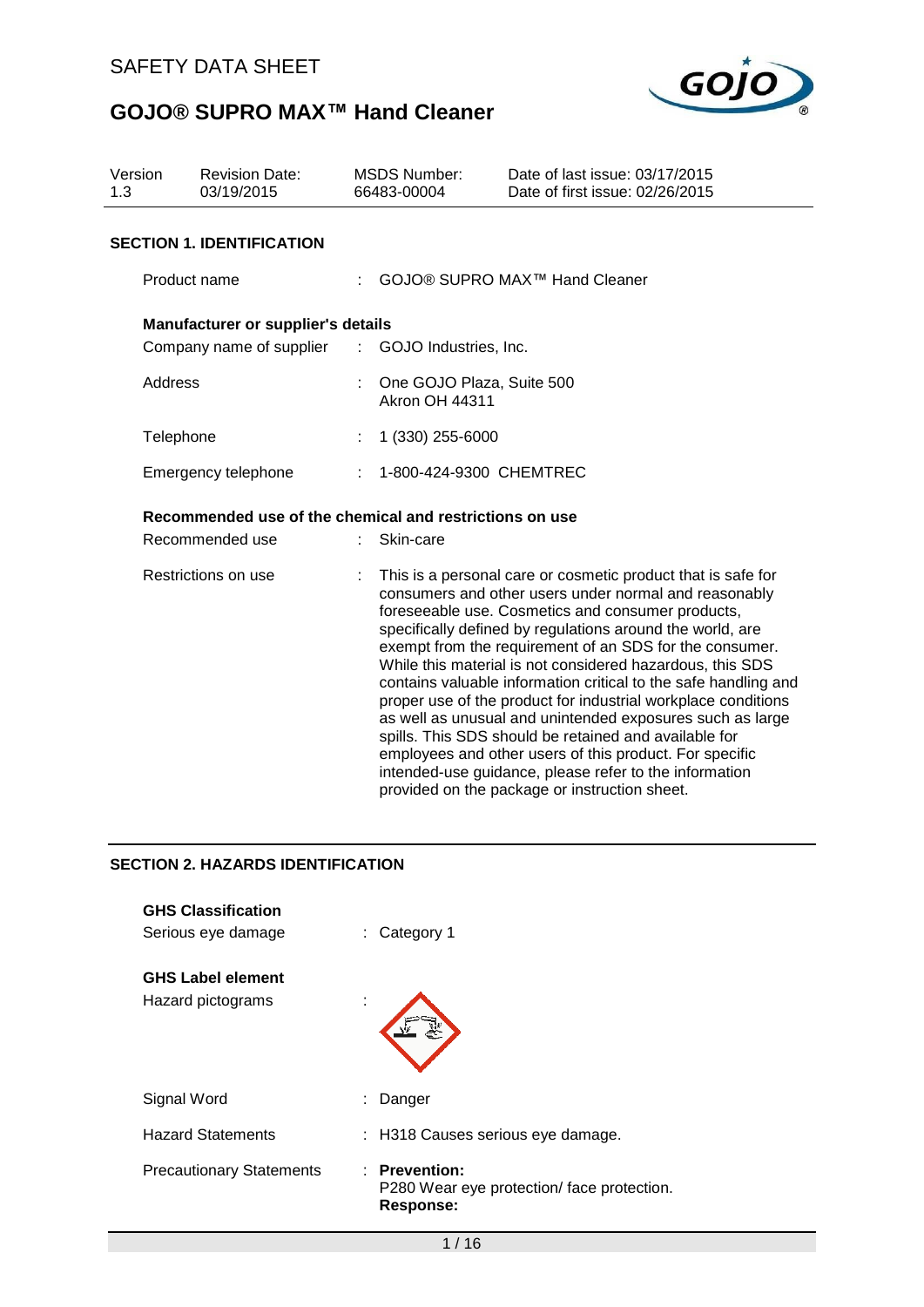

| Version<br><b>Revision Date:</b><br>1.3<br>03/19/2015 |                      | MSDS Number:<br>66483-00004 | Date of last issue: 03/17/2015<br>Date of first issue: 02/26/2015                                                                                                                          |
|-------------------------------------------------------|----------------------|-----------------------------|--------------------------------------------------------------------------------------------------------------------------------------------------------------------------------------------|
|                                                       |                      | CENTER or doctor/physician. | P305 + P351 + P338 + P310 IF IN EYES: Rinse cautiously with<br>water for several minutes. Remove contact lenses, if present<br>and easy to do. Continue rinsing. Immediately call a POISON |
|                                                       | <b>Other hazards</b> |                             |                                                                                                                                                                                            |
|                                                       | None known.          |                             |                                                                                                                                                                                            |

#### **SECTION 3. COMPOSITION/INFORMATION ON INGREDIENTS**

Substance / Mixture : Mixture

#### **Hazardous ingredients**

| <b>Chemical Name</b>                            | CAS-No.    | Concentration (%) |
|-------------------------------------------------|------------|-------------------|
| Distillates (petroleum), hydrotreated light     | 64742-47-8 | $>= 10 - 20$      |
| Alcohols, C10-16, ethoxylated, sulfates, sodium | 68585-34-2 | $>= 5 - 10$       |
| salts                                           |            |                   |
| Cocoamidopropyl betaine                         | 61789-40-0 | $>= 1 - 5$        |
| Titanium dioxide                                | 13463-67-7 | $>= 1 - 5$        |
| 5-Chloro-2-methyl-4-isothiazolin-3-one          | 26172-55-4 | < 0.1             |

#### **SECTION 4. FIRST AID MEASURES**

| General advice                                                    |  | : In the case of accident or if you feel unwell, seek medical<br>advice immediately.                                                                                                |  |
|-------------------------------------------------------------------|--|-------------------------------------------------------------------------------------------------------------------------------------------------------------------------------------|--|
|                                                                   |  | When symptoms persist or in all cases of doubt seek medical<br>advice.                                                                                                              |  |
| If inhaled                                                        |  | : If inhaled, remove to fresh air.<br>Get medical attention if symptoms occur.                                                                                                      |  |
| In case of skin contact                                           |  | : Wash with water and soap as a precaution.<br>Get medical attention if symptoms occur.                                                                                             |  |
| In case of eye contact                                            |  | : In case of contact, immediately flush eyes with plenty of water<br>for at least 15 minutes.<br>If easy to do, remove contact lens, if worn.<br>Get medical attention immediately. |  |
| If swallowed                                                      |  | : If swallowed, DO NOT induce vomiting.<br>Get medical attention if symptoms occur.<br>Rinse mouth thoroughly with water.                                                           |  |
| Most important symptoms<br>and effects, both acute and<br>delayed |  | : Causes serious eye damage.                                                                                                                                                        |  |
| Protection of first-aiders                                        |  | : First Aid responders should pay attention to self-protection,<br>and use the recommended personal protective equipment<br>when the potential for exposure exists.                 |  |
| Notes to physician                                                |  | Treat symptomatically and supportively.                                                                                                                                             |  |
| 2/16                                                              |  |                                                                                                                                                                                     |  |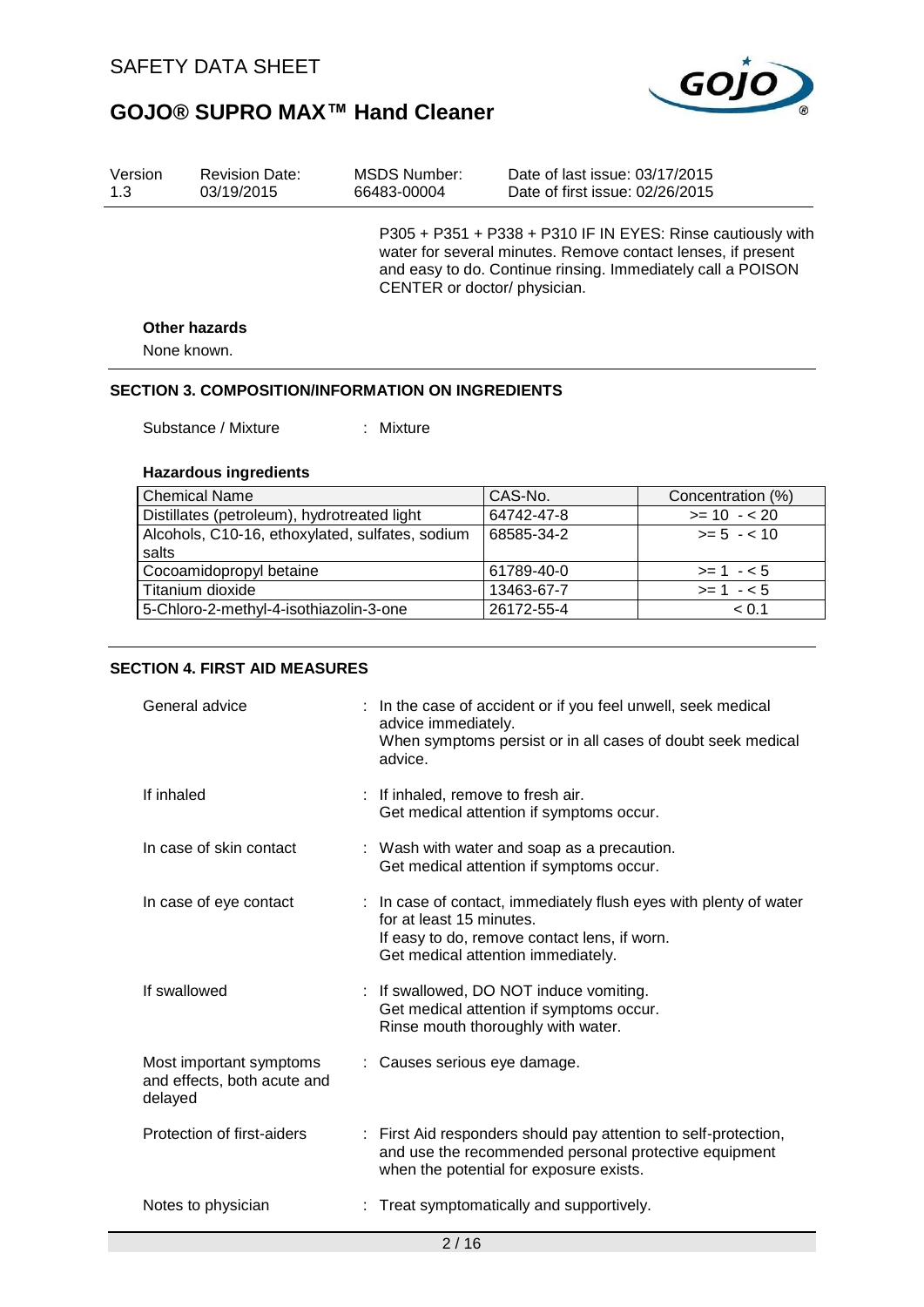

| 03/19/2015<br>Date of first issue: 02/26/2015<br>66483-00004<br>1.3 | Version | <b>Revision Date:</b> | MSDS Number: | Date of last issue: 03/17/2015 |
|---------------------------------------------------------------------|---------|-----------------------|--------------|--------------------------------|
|---------------------------------------------------------------------|---------|-----------------------|--------------|--------------------------------|

#### **SECTION 5. FIRE-FIGHTING MEASURES**

| Suitable extinguishing media                      |        | : Water spray<br>Alcohol-resistant foam<br>Dry chemical<br>Carbon dioxide (CO2)                                                                                                                                                                         |
|---------------------------------------------------|--------|---------------------------------------------------------------------------------------------------------------------------------------------------------------------------------------------------------------------------------------------------------|
| Unsuitable extinguishing<br>media                 |        | : None known.                                                                                                                                                                                                                                           |
| Specific hazards during fire<br>fighting          |        | : Exposure to combustion products may be a hazard to health.                                                                                                                                                                                            |
| Hazardous combustion prod-<br>ucts                |        | : Carbon oxides<br>Sulfur oxides<br>Metal oxides<br>Nitrogen oxides (NOx)<br>Chlorine compounds                                                                                                                                                         |
| Specific extinguishing<br>methods                 |        | : Use extinguishing measures that are appropriate to local<br>circumstances and the surrounding environment.<br>Use water spray to cool unopened containers.<br>Remove undamaged containers from fire area if it is safe to do<br>SO.<br>Evacuate area. |
| Special protective equipment<br>for fire-fighters | $\sim$ | In the event of fire, wear self-contained breathing apparatus.<br>Use personal protective equipment.                                                                                                                                                    |

#### **SECTION 6. ACCIDENTAL RELEASE MEASURES**

| Personal precautions,<br>protective equipment and<br>emergency procedures | : Use personal protective equipment.<br>Follow safe handling advice and personal protective<br>equipment recommendations.                                                                                                                                                                                                                                                                                                                        |
|---------------------------------------------------------------------------|--------------------------------------------------------------------------------------------------------------------------------------------------------------------------------------------------------------------------------------------------------------------------------------------------------------------------------------------------------------------------------------------------------------------------------------------------|
| Environmental precautions                                                 | : Discharge into the environment must be avoided.<br>Prevent further leakage or spillage if safe to do so.<br>Prevent spreading over a wide area (e.g. by containment or oil<br>barriers).<br>Retain and dispose of contaminated wash water.<br>Local authorities should be advised if significant spillages<br>cannot be contained.                                                                                                             |
| Methods and materials for<br>containment and cleaning up                  | : Soak up with inert absorbent material.<br>For large spills, provide diking or other appropriate<br>containment to keep material from spreading. If diked material<br>can be pumped, store recovered material in appropriate<br>container.<br>Clean up remaining materials from spill with suitable<br>absorbent.<br>Local or national regulations may apply to releases and<br>disposal of this material, as well as those materials and items |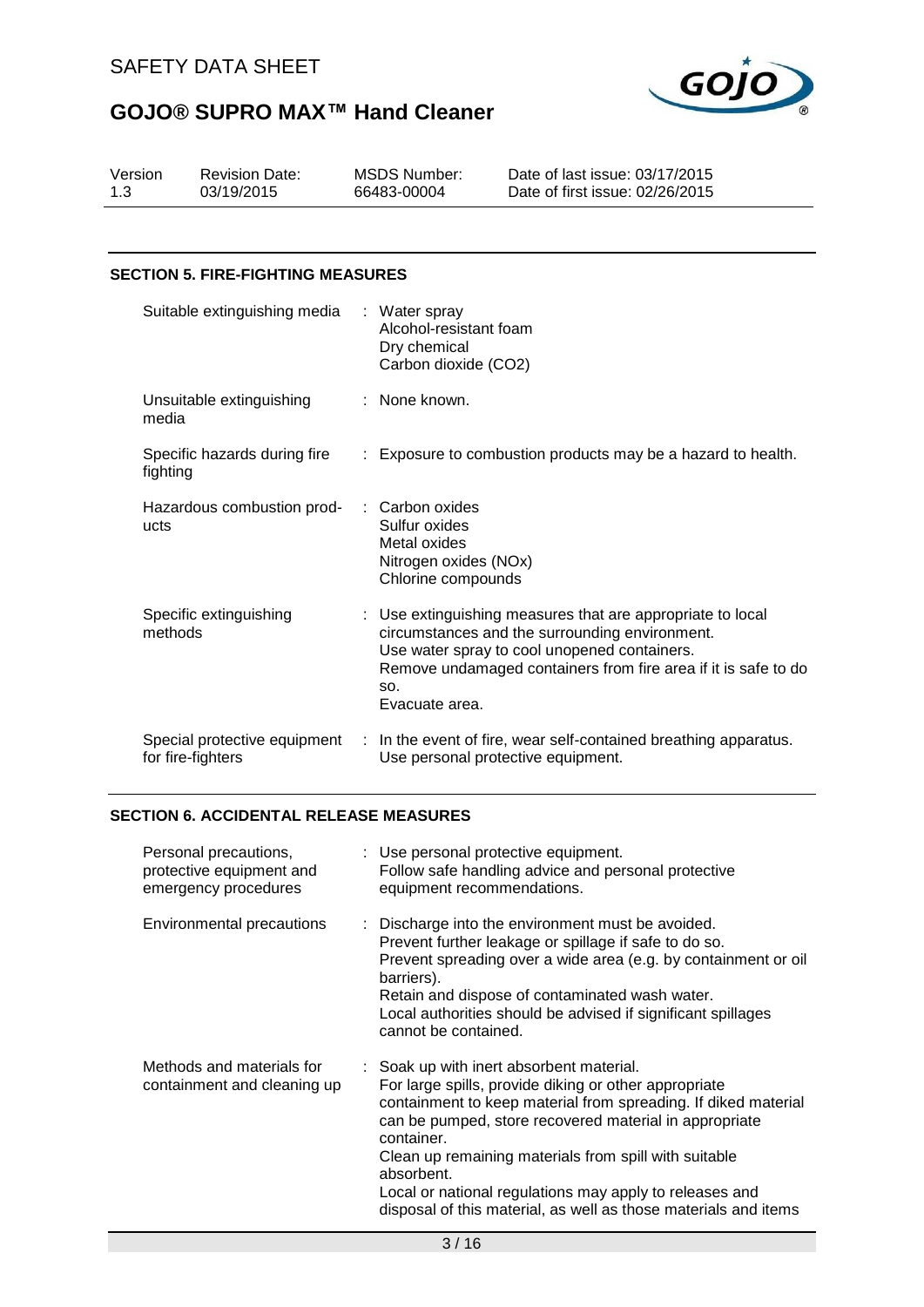

| Version<br>1.3              | <b>Revision Date:</b><br>03/19/2015    | <b>MSDS Number:</b><br>66483-00004                                                                                                                                                                                                                                                                                                | Date of last issue: 03/17/2015<br>Date of first issue: 02/26/2015                  |  |
|-----------------------------|----------------------------------------|-----------------------------------------------------------------------------------------------------------------------------------------------------------------------------------------------------------------------------------------------------------------------------------------------------------------------------------|------------------------------------------------------------------------------------|--|
|                             |                                        | employed in the cleanup of releases. You will need to<br>determine which regulations are applicable.<br>Sections 13 and 15 of this SDS provide information regarding<br>certain local or national requirements.                                                                                                                   |                                                                                    |  |
|                             | <b>SECTION 7. HANDLING AND STORAGE</b> |                                                                                                                                                                                                                                                                                                                                   |                                                                                    |  |
|                             | <b>Technical measures</b>              |                                                                                                                                                                                                                                                                                                                                   | : See Engineering measures under EXPOSURE<br>CONTROLS/PERSONAL PROTECTION section. |  |
| Local/Total ventilation     |                                        | : Use only with adequate ventilation.                                                                                                                                                                                                                                                                                             |                                                                                    |  |
| Advice on safe handling     |                                        | : Avoid inhalation of vapor or mist.<br>Do not swallow.<br>Do not get in eyes.<br>Avoid prolonged or repeated contact with skin.<br>Handle in accordance with good industrial hygiene and safety<br>practice.<br>Keep container tightly closed.<br>Take care to prevent spills, waste and minimize release to the<br>environment. |                                                                                    |  |
| Conditions for safe storage |                                        | Keep in properly labeled containers.<br>Keep tightly closed.<br>Store in accordance with the particular national regulations.                                                                                                                                                                                                     |                                                                                    |  |
| Materials to avoid          |                                        | : Do not store with the following product types:<br>Strong oxidizing agents                                                                                                                                                                                                                                                       |                                                                                    |  |

### **SECTION 8. EXPOSURE CONTROLS/PERSONAL PROTECTION**

#### **Ingredients with workplace control parameters**

| Ingredients                                    | CAS-No.    | Value type<br>(Form of<br>exposure) | Control<br>parameters /<br>Permissible<br>concentration | <b>Basis</b>     |
|------------------------------------------------|------------|-------------------------------------|---------------------------------------------------------|------------------|
| Distillates (petroleum),<br>hydrotreated light | 64742-47-8 | TWA (Mist)                          | $5 \text{ mg/m}$                                        | OSHA Z-1         |
|                                                |            | TWA (Mist)                          | $5 \text{ mg/m}$                                        | <b>NIOSH REL</b> |
|                                                |            | ST (Mist)                           | $10$ mg/m $3$                                           | <b>NIOSH REL</b> |
| Titanium dioxide                               | 13463-67-7 | TWA (total<br>dust)                 | $15 \text{ mg/m}$ 3                                     | OSHA Z-1         |
|                                                |            | <b>TWA</b>                          | $10 \text{ mg/m}$ 3<br>(Titanium dioxide)               | <b>ACGIH</b>     |

### **Hazardous components without workplace control parameters**

| Ingredients                    | CAS-No.    |
|--------------------------------|------------|
| Alcohols, C10-16, ethoxylated, | 68585-34-2 |
| sulfates, sodium salts         |            |
| Cocoamidopropyl betaine        | 61789-40-0 |
| 5-Chloro-2-methyl-4-           | 26172-55-4 |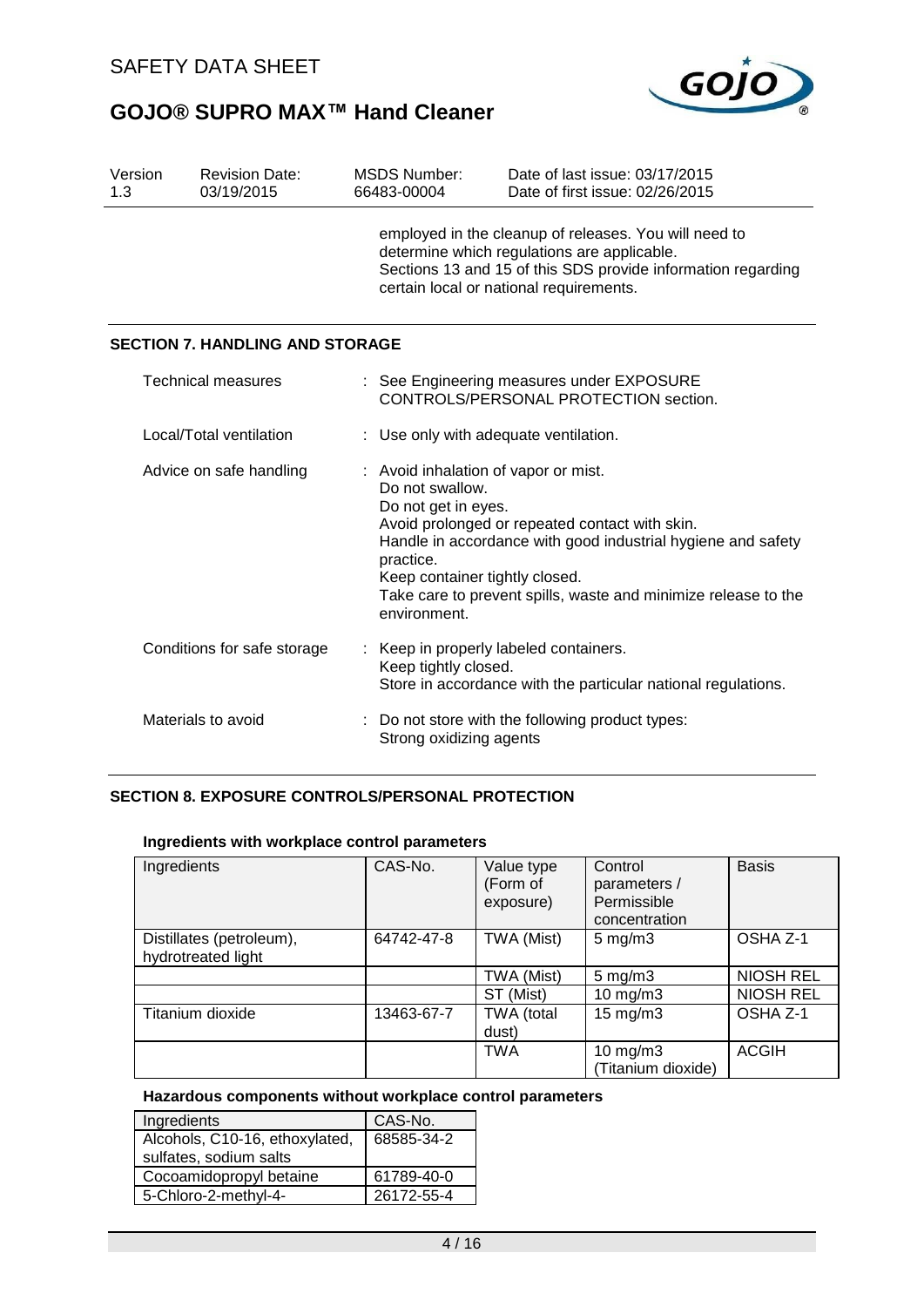

| Version<br>1.3              |          | <b>Revision Date:</b><br>03/19/2015                                                                                                                                                                                                                                                                                                                                                                                                                                                                                                                                                                                                                                           | <b>MSDS Number:</b><br>66483-00004  | Date of last issue: 03/17/2015<br>Date of first issue: 02/26/2015                                                                                                                                                                                                                                                                                                                                                                                                                                                                                                                                                                                                              |
|-----------------------------|----------|-------------------------------------------------------------------------------------------------------------------------------------------------------------------------------------------------------------------------------------------------------------------------------------------------------------------------------------------------------------------------------------------------------------------------------------------------------------------------------------------------------------------------------------------------------------------------------------------------------------------------------------------------------------------------------|-------------------------------------|--------------------------------------------------------------------------------------------------------------------------------------------------------------------------------------------------------------------------------------------------------------------------------------------------------------------------------------------------------------------------------------------------------------------------------------------------------------------------------------------------------------------------------------------------------------------------------------------------------------------------------------------------------------------------------|
|                             |          | isothiazolin-3-one                                                                                                                                                                                                                                                                                                                                                                                                                                                                                                                                                                                                                                                            |                                     |                                                                                                                                                                                                                                                                                                                                                                                                                                                                                                                                                                                                                                                                                |
| <b>Engineering measures</b> |          | Ensure adequate ventilation, especially in confined areas.<br>Minimize workplace exposure concentrations.<br>Dust formation may be relevant in the processing of this<br>product. In addition to substance-specific OELs, general<br>limitations of concentrations of particulates in the air at<br>workplaces have to be considered in workplace risk<br>assessment. Relevant limits include: OSHA PEL for<br>Particulates Not Otherwise Regulated of 15 mg/m3 - total<br>dust, 5 mg/m3 - respirable fraction; and ACGIH TWA for<br>Particles (insoluble or poorly soluble) Not Otherwise<br>Specified of 3 mg/m3 - respirable particles, 10 mg/m3 -<br>inhalable particles. |                                     |                                                                                                                                                                                                                                                                                                                                                                                                                                                                                                                                                                                                                                                                                |
|                             |          | Personal protective equipment                                                                                                                                                                                                                                                                                                                                                                                                                                                                                                                                                                                                                                                 |                                     |                                                                                                                                                                                                                                                                                                                                                                                                                                                                                                                                                                                                                                                                                |
|                             |          | Respiratory protection                                                                                                                                                                                                                                                                                                                                                                                                                                                                                                                                                                                                                                                        | adequate protection.                | General and local exhaust ventilation is recommended to<br>maintain vapor exposures below recommended limits. Where<br>concentrations are above recommended limits or are<br>unknown, appropriate respiratory protection should be worn.<br>Follow OSHA respirator regulations (29 CFR 1910.134) and<br>use NIOSH/MSHA approved respirators. Protection provided<br>by air purifying respirators against exposure to any<br>hazardous chemical is limited. Use a positive pressure air<br>supplied respirator if there is any potential for uncontrolled<br>release, exposure levels are unknown, or any other<br>circumstance where air purifying respirators may not provide |
|                             | Material | Hand protection                                                                                                                                                                                                                                                                                                                                                                                                                                                                                                                                                                                                                                                               | Impervious gloves                   |                                                                                                                                                                                                                                                                                                                                                                                                                                                                                                                                                                                                                                                                                |
|                             |          | Remarks                                                                                                                                                                                                                                                                                                                                                                                                                                                                                                                                                                                                                                                                       | breaks and at the end of workday.   | : Choose gloves to protect hands against chemicals depending<br>on the concentration specific to place of work. Breakthrough<br>time is not determined for the product. Change gloves often!<br>For special applications, we recommend clarifying the<br>resistance to chemicals of the aforementioned protective<br>gloves with the glove manufacturer. Wash hands before                                                                                                                                                                                                                                                                                                     |
|                             |          | Eye protection                                                                                                                                                                                                                                                                                                                                                                                                                                                                                                                                                                                                                                                                | Face-shield                         | : Wear the following personal protective equipment:<br>Chemical resistant goggles must be worn.<br>If splashes are likely to occur, wear:                                                                                                                                                                                                                                                                                                                                                                                                                                                                                                                                      |
|                             |          | Skin and body protection                                                                                                                                                                                                                                                                                                                                                                                                                                                                                                                                                                                                                                                      | potential.                          | : Select appropriate protective clothing based on chemical<br>resistance data and an assessment of the local exposure<br>Skin contact must be avoided by using impervious protective<br>clothing (gloves, aprons, boots, etc).                                                                                                                                                                                                                                                                                                                                                                                                                                                 |
|                             |          | Hygiene measures                                                                                                                                                                                                                                                                                                                                                                                                                                                                                                                                                                                                                                                              | located close to the working place. | : Ensure that eye flushing systems and safety showers are<br>When using do not eat, drink or smoke.                                                                                                                                                                                                                                                                                                                                                                                                                                                                                                                                                                            |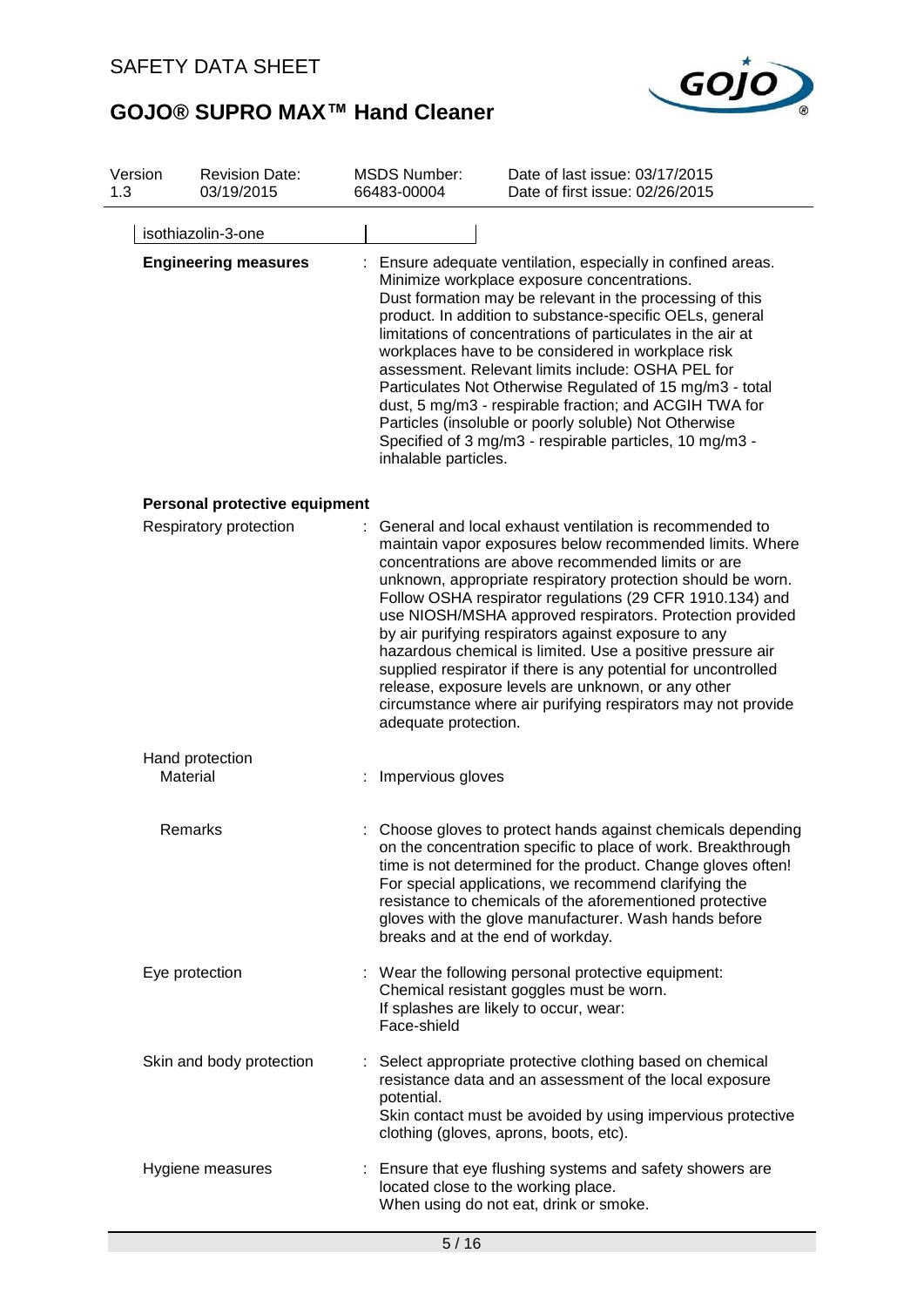

| Version<br>1.3 | <b>Revision Date:</b><br>03/19/2015                |    | <b>MSDS Number:</b><br>66483-00004 | Date of last issue: 03/17/2015<br>Date of first issue: 02/26/2015 |
|----------------|----------------------------------------------------|----|------------------------------------|-------------------------------------------------------------------|
|                |                                                    |    |                                    | Wash contaminated clothing before re-use.                         |
|                | <b>SECTION 9. PHYSICAL AND CHEMICAL PROPERTIES</b> |    |                                    |                                                                   |
|                | Appearance                                         | t. | liquid                             |                                                                   |
| Color          |                                                    |    | : tan, opaque                      |                                                                   |
| Odor           |                                                    |    | pleasant                           |                                                                   |
|                | Odor Threshold                                     |    | No data available                  |                                                                   |
| pH             |                                                    |    | $: 4.5 - 8.0$                      |                                                                   |
|                | Melting point/freezing point                       |    | : No data available                |                                                                   |
|                | Solidification / Setting point                     |    | 13.7 °C                            |                                                                   |
| range          | Initial boiling point and boiling                  |    | : 97 °C                            |                                                                   |
|                | Flash point                                        |    | >100 °C                            |                                                                   |
|                | Evaporation rate                                   |    | No data available                  |                                                                   |
|                | Flammability (solid, gas)                          |    | : Not applicable                   |                                                                   |
|                | Upper explosion limit                              | t. | No data available                  |                                                                   |
|                | Lower explosion limit                              |    | No data available                  |                                                                   |
|                | Vapor pressure                                     |    | : No data available                |                                                                   |
|                | Relative vapor density                             |    | : No data available                |                                                                   |
| Density        |                                                    |    | $1.00$ g/cm3                       |                                                                   |
|                | Solubility(ies)<br>Water solubility                |    | : soluble                          |                                                                   |
|                | Partition coefficient: n-<br>octanol/water         |    | Not applicable                     |                                                                   |
|                | Autoignition temperature                           |    | No data available                  |                                                                   |
|                | Decomposition temperature                          |    |                                    | The substance or mixture is not classified self-reactive.         |
| Viscosity      | Viscosity, kinematic                               |    |                                    | : 12,000 - 40,000 mm2/s (20 °C)                                   |
|                | <b>Explosive properties</b>                        |    | Not explosive                      |                                                                   |
|                | Oxidizing properties                               |    |                                    | The substance or mixture is not classified as oxidizing.          |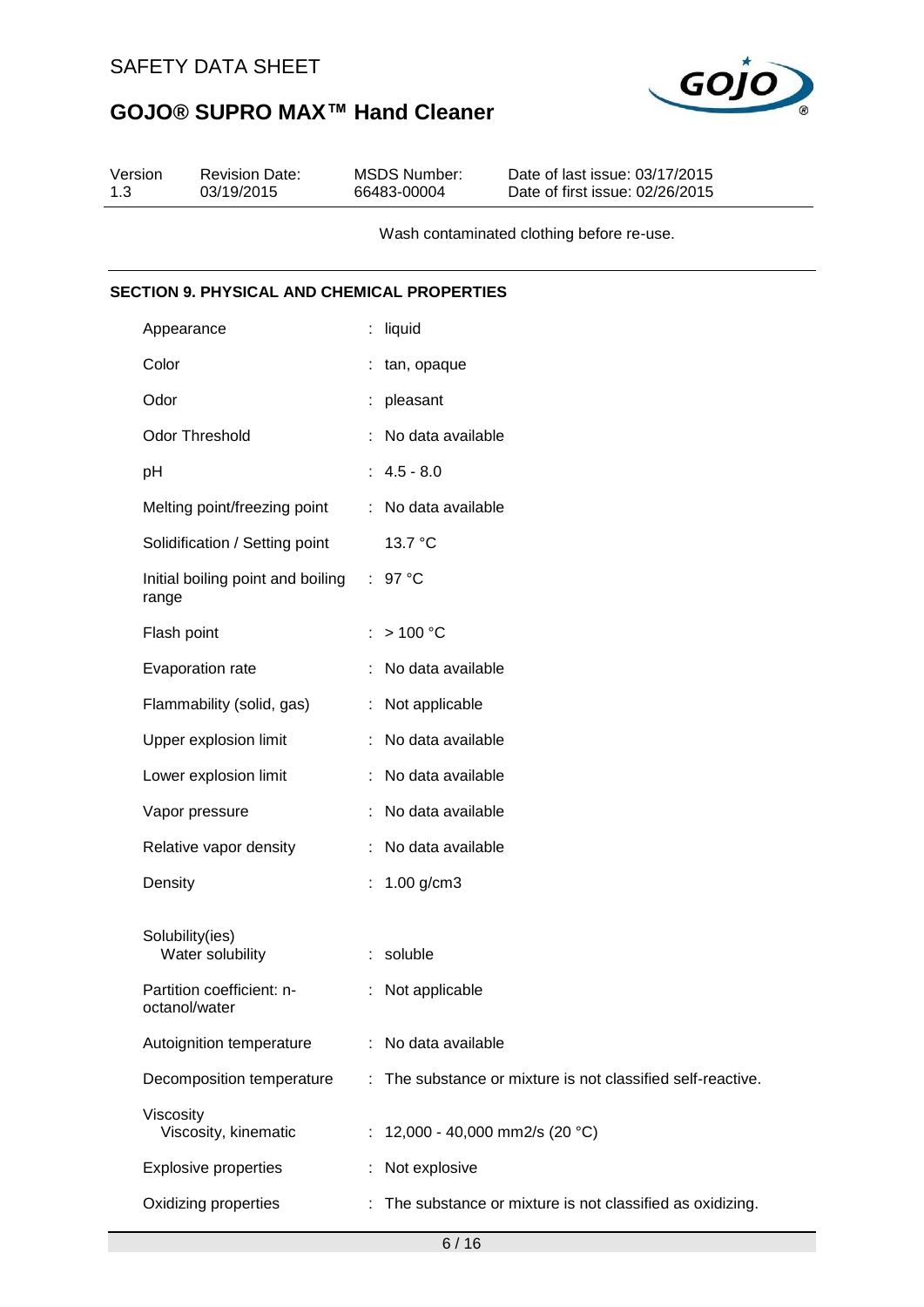

| Version | <b>Revision Date:</b> | MSDS Number: | Date of last issue: 03/17/2015  |
|---------|-----------------------|--------------|---------------------------------|
| 1.3     | 03/19/2015            | 66483-00004  | Date of first issue: 02/26/2015 |
|         |                       |              |                                 |

#### **SECTION 10. STABILITY AND REACTIVITY**

| Reactivity                              | : Not classified as a reactivity hazard.         |
|-----------------------------------------|--------------------------------------------------|
| Chemical stability                      | $\therefore$ Stable under normal conditions.     |
| Possibility of hazardous reac-<br>tions | : Can react with strong oxidizing agents.        |
| Conditions to avoid                     | : None known.                                    |
| Incompatible materials                  | $:$ Oxidizing agents                             |
| Hazardous decomposition<br>products     | : No hazardous decomposition products are known. |

#### **SECTION 11. TOXICOLOGICAL INFORMATION**

#### **Information on likely routes of exposure**

| Inhalation   |  |
|--------------|--|
| Skin contact |  |
| Ingestion    |  |
| Eye contact  |  |

#### **Acute toxicity**

Not classified based on available information.

#### **Product:**

| Acute oral toxicity | : Acute toxicity estimate: $> 5,000$ mg/kg<br>Method: Calculation method |
|---------------------|--------------------------------------------------------------------------|
|                     |                                                                          |

#### **Ingredients:**

| Distillates (petroleum), hydrotreated light:                                  |                                                                                                                                                                                                             |
|-------------------------------------------------------------------------------|-------------------------------------------------------------------------------------------------------------------------------------------------------------------------------------------------------------|
| Acute oral toxicity                                                           | : LD50 (Rat): $> 5,000$ mg/kg                                                                                                                                                                               |
| Acute inhalation toxicity                                                     | : LC50 (Rat): $> 5.3$ mg/l<br>Exposure time: 4 h<br>Test atmosphere: dust/mist<br>Assessment: The substance or mixture has no acute<br>inhalation toxicity<br>Remarks: Based on data from similar materials |
| Acute dermal toxicity                                                         | : LD50 (Rabbit): $> 3,160$ mg/kg<br>Assessment: The substance or mixture has no acute dermal<br>toxicity                                                                                                    |
| Alcohols, C10-16, ethoxylated, sulfates, sodium salts:<br>Acute oral toxicity | $\cdot$ TD50 (Rat) $\sim$ 2.000 ma/ka                                                                                                                                                                       |

#### Acute oral toxicity : LD50 (Rat): > 2,000 mg/kg Assessment: The substance or mixture has no acute oral toxicity

#### **Cocoamidopropyl betaine:**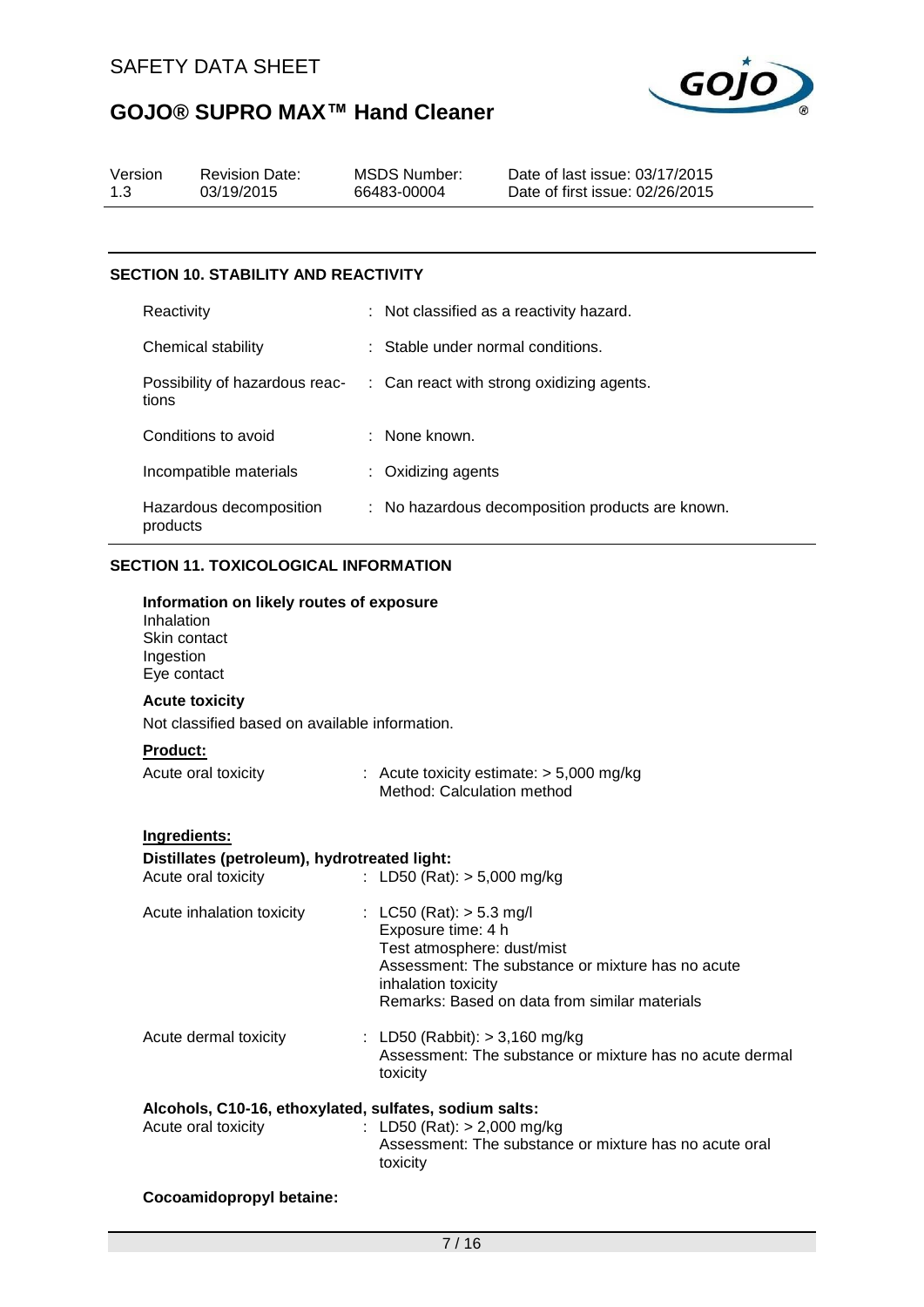

| Version<br>1.3 | <b>Revision Date:</b><br>03/19/2015            | <b>MSDS Number:</b><br>66483-00004                                       | Date of last issue: 03/17/2015<br>Date of first issue: 02/26/2015                                                                            |
|----------------|------------------------------------------------|--------------------------------------------------------------------------|----------------------------------------------------------------------------------------------------------------------------------------------|
|                | Acute oral toxicity                            | : LD50: $> 5,000$ mg/kg                                                  | Method: OECD Test Guideline 401<br>Remarks: Based on data from similar materials                                                             |
|                | Acute dermal toxicity                          | : LD50 (Rat): $> 2,000$ mg/kg<br>toxicity                                | Method: OECD Test Guideline 402<br>Assessment: The substance or mixture has no acute dermal<br>Remarks: Based on data from similar materials |
|                | <b>Titanium dioxide:</b>                       |                                                                          |                                                                                                                                              |
|                | Acute oral toxicity                            | : LD50 (Rat): $> 5,000$ mg/kg                                            |                                                                                                                                              |
|                | Acute inhalation toxicity                      | : LC50 (Rat): $> 6.82$ mg/l<br>Exposure time: 4 h<br>inhalation toxicity | Test atmosphere: dust/mist<br>Assessment: The substance or mixture has no acute                                                              |
|                | 5-Chloro-2-methyl-4-isothiazolin-3-one:        |                                                                          |                                                                                                                                              |
|                | Acute oral toxicity                            |                                                                          | : Acute toxicity estimate: 100 mg/kg<br>Method: Expert judgment<br>Remarks: Based on data from similar materials                             |
|                | Acute inhalation toxicity                      | : LC50 (Rat): 0.33 mg/l<br>Exposure time: 4 h                            | Test atmosphere: dust/mist<br>Remarks: Based on data from similar materials                                                                  |
|                | Acute dermal toxicity                          |                                                                          | : Acute toxicity estimate: 300 mg/kg<br>Method: Expert judgment<br>Remarks: Based on data from similar materials                             |
|                | <b>Skin corrosion/irritation</b>               |                                                                          |                                                                                                                                              |
|                | Not classified based on available information. |                                                                          |                                                                                                                                              |

**Product:**

Result: No skin irritation

#### **Ingredients:**

**Distillates (petroleum), hydrotreated light:** Assessment: Repeated exposure may cause skin dryness or cracking.

#### **Alcohols, C10-16, ethoxylated, sulfates, sodium salts:**

Result: Skin irritation

#### **Titanium dioxide:**

Species: Rabbit Result: No skin irritation

#### **5-Chloro-2-methyl-4-isothiazolin-3-one:**

Result: Corrosive after 3 minutes to 1 hour of exposure Remarks: Based on data from similar materials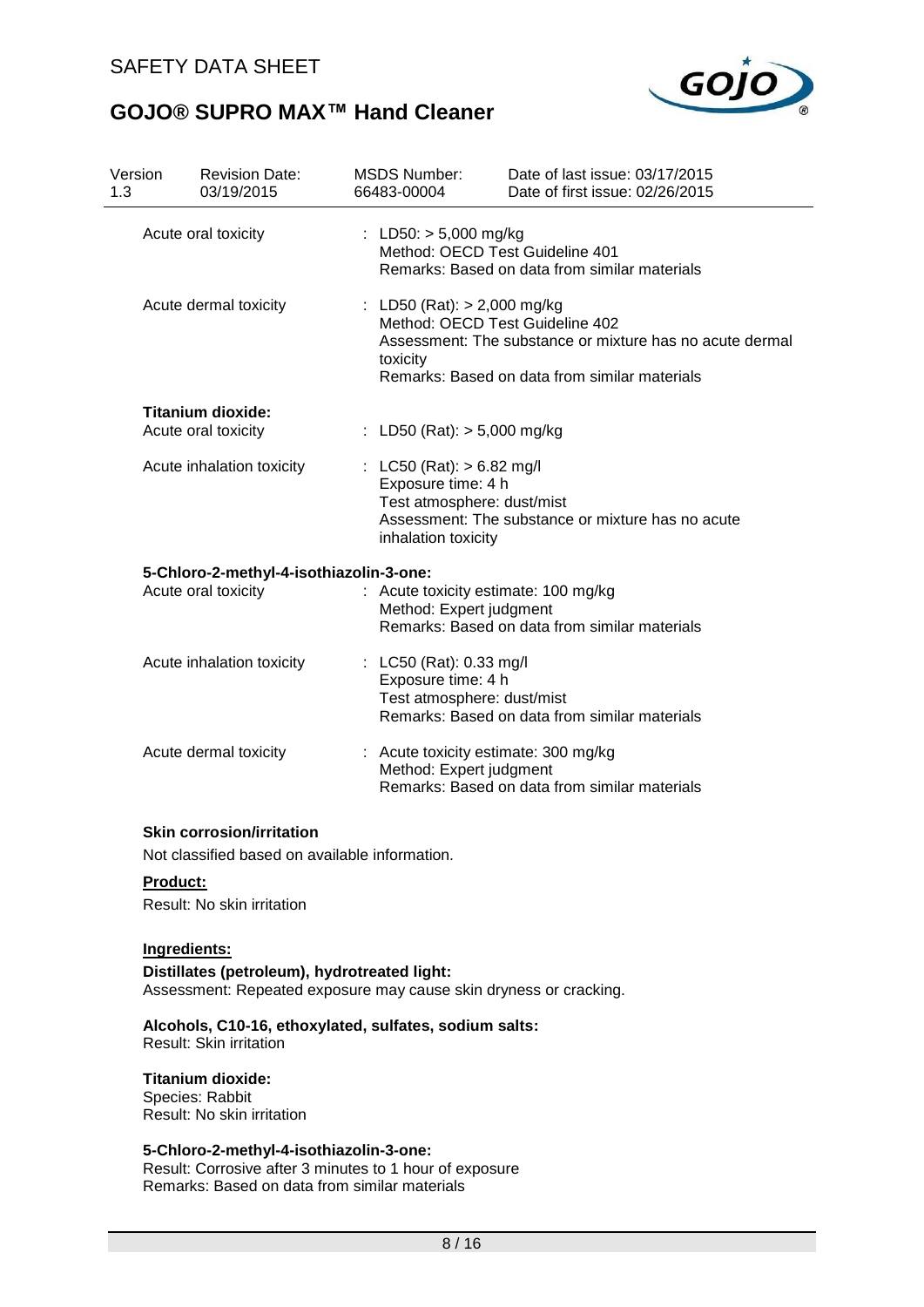

| Version | <b>Revision Date:</b> | MSDS Number: |
|---------|-----------------------|--------------|
| 1.3     | 03/19/2015            | 66483-00004  |

Date of last issue: 03/17/2015 Date of first issue: 02/26/2015

#### **Serious eye damage/eye irritation**

Causes serious eye damage.

#### **Ingredients:**

#### **Distillates (petroleum), hydrotreated light:** Species: Rabbit Result: No eye irritation

**Alcohols, C10-16, ethoxylated, sulfates, sodium salts:** Result: Irreversible effects on the eye

#### **Cocoamidopropyl betaine:**

Species: Rabbit Result: Irreversible effects on the eye Method: OECD Test Guideline 405 Remarks: Based on data from similar materials

#### **Titanium dioxide:**

Species: Rabbit Result: No eye irritation

#### **5-Chloro-2-methyl-4-isothiazolin-3-one:**

Result: Irreversible effects on the eye Remarks: Based on data from similar materials

#### **Respiratory or skin sensitization**

Skin sensitization: Not classified based on available information. Respiratory sensitization: Not classified based on available information.

#### **Product:**

Assessment: Does not cause skin sensitization.

#### **Ingredients:**

#### **Distillates (petroleum), hydrotreated light:**

Test Type: Maximization Test (GPMT) Routes of exposure: Skin contact Species: Guinea pig Result: negative Remarks: Based on data from similar materials

#### **Cocoamidopropyl betaine:**

Test Type: Maximization Test (GPMT) Routes of exposure: Skin contact Species: Guinea pig Result: negative Remarks: Based on data from similar materials

#### **Titanium dioxide:**

Test Type: Local lymph node assay (LLNA) Routes of exposure: Skin contact Species: Mouse Result: negative

#### **5-Chloro-2-methyl-4-isothiazolin-3-one:**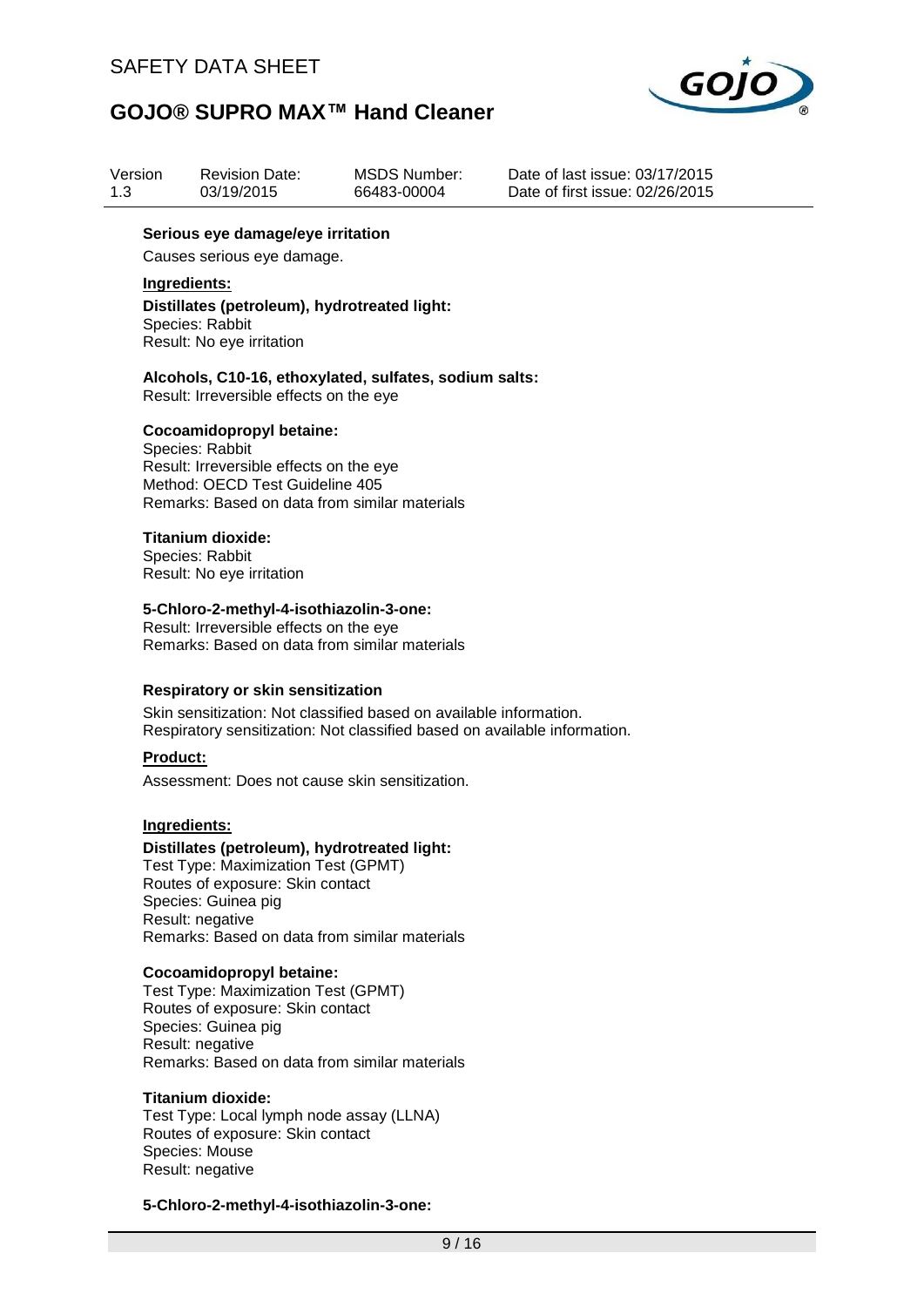

| Version<br>1.3 | <b>Revision Date:</b><br>03/19/2015                                                                                                    | <b>MSDS Number:</b><br>66483-00004                                                            | Date of last issue: 03/17/2015<br>Date of first issue: 02/26/2015                                                                      |
|----------------|----------------------------------------------------------------------------------------------------------------------------------------|-----------------------------------------------------------------------------------------------|----------------------------------------------------------------------------------------------------------------------------------------|
|                | Routes of exposure: Skin contact<br>Result: positive<br>Remarks: Based on data from similar materials                                  |                                                                                               |                                                                                                                                        |
|                |                                                                                                                                        | Assessment: Probability or evidence of skin sensitization in humans                           |                                                                                                                                        |
|                | <b>Germ cell mutagenicity</b><br>Not classified based on available information.                                                        |                                                                                               |                                                                                                                                        |
|                | Ingredients:                                                                                                                           |                                                                                               |                                                                                                                                        |
|                | Distillates (petroleum), hydrotreated light:<br>Genotoxicity in vitro                                                                  | Result: negative                                                                              | : Test Type: Bacterial reverse mutation assay (AMES)                                                                                   |
|                | Genotoxicity in vivo                                                                                                                   | Species: Rat<br>Result: negative                                                              | : Test Type: Chromosomal aberration<br>Application Route: Intraperitoneal injection<br>Remarks: Based on data from similar materials   |
|                | Cocoamidopropyl betaine:<br>Genotoxicity in vitro                                                                                      | Result: negative                                                                              | Test Type: Bacterial reverse mutation assay (AMES)<br>Method: OECD Test Guideline 471<br>Remarks: Based on data from similar materials |
|                | Genotoxicity in vivo                                                                                                                   | ÷<br>cytogenetic assay)<br>Species: Mouse<br>Application Route: Ingestion<br>Result: negative | Test Type: Mammalian erythrocyte micronucleus test (in vivo<br>Remarks: Based on data from similar materials                           |
|                | <b>Titanium dioxide:</b><br>Genotoxicity in vitro                                                                                      | Result: negative                                                                              | Test Type: Bacterial reverse mutation assay (AMES)                                                                                     |
|                | Genotoxicity in vivo                                                                                                                   | ÷<br>Species: Mouse<br>Result: negative                                                       | Test Type: In vivo micronucleus test                                                                                                   |
|                | Carcinogenicity<br>Not classified based on available information.                                                                      |                                                                                               |                                                                                                                                        |
|                | Ingredients:<br><b>Titanium dioxide:</b><br>Species: Rat<br>Application Route: inhalation (dust/mist/fume)<br>Exposure time: 24 Months |                                                                                               |                                                                                                                                        |

Method: OECD Test Guideline 453

Result: positive

Remarks: The mechanism or mode of action may not be relevant in humans.

The substance is inextricably bound in the product and therefore does not contribute to a dust inhalation hazard.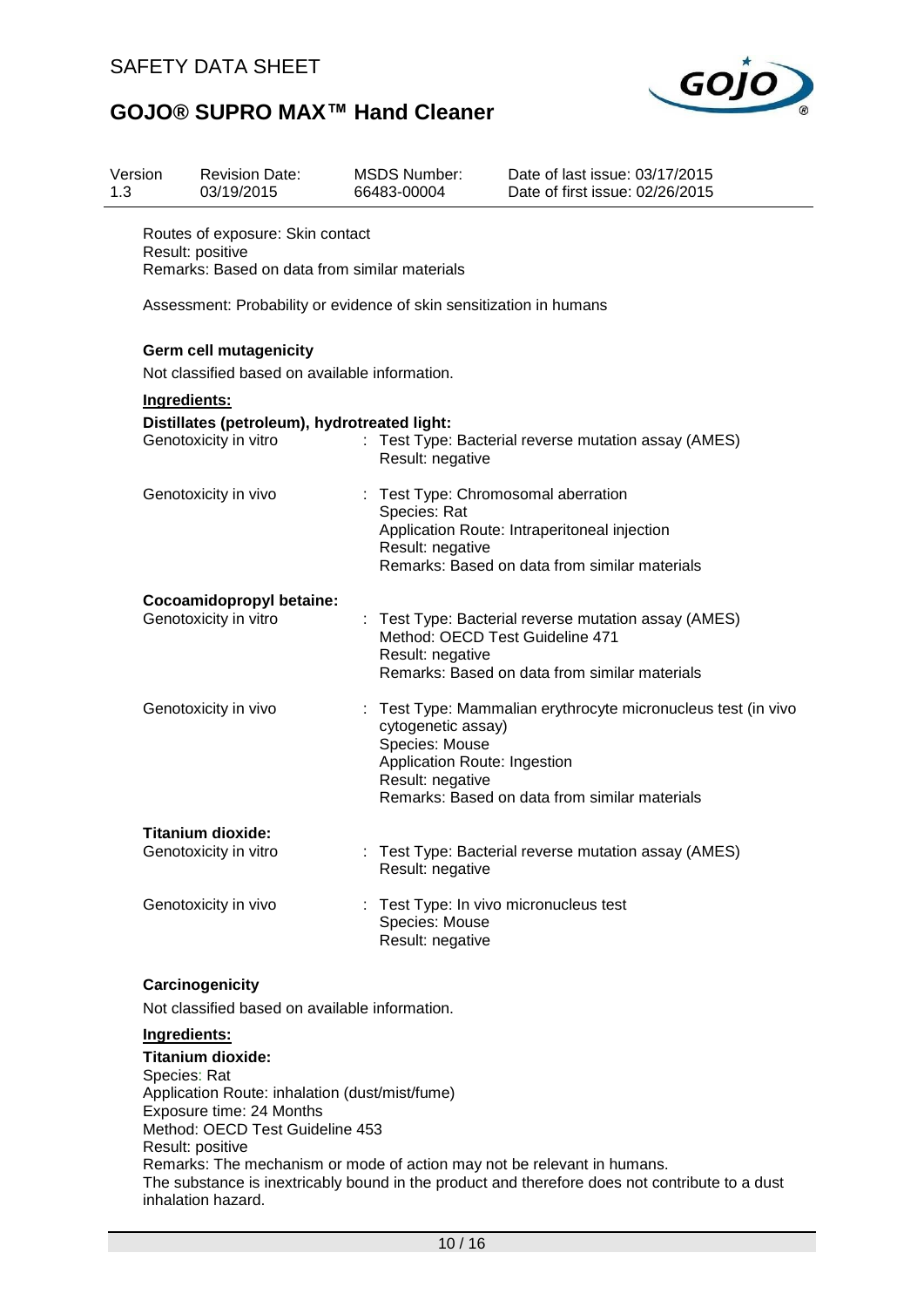

| Version<br>1.3 | <b>Revision Date:</b><br>03/19/2015                                                  | <b>MSDS Number:</b><br>66483-00004                                                                        | Date of last issue: 03/17/2015<br>Date of first issue: 02/26/2015                                                                      |
|----------------|--------------------------------------------------------------------------------------|-----------------------------------------------------------------------------------------------------------|----------------------------------------------------------------------------------------------------------------------------------------|
| ment           | Carcinogenicity - Assess-                                                            | animals.                                                                                                  | : Limited evidence of carcinogenicity in inhalation studies with                                                                       |
| <b>IARC</b>    |                                                                                      |                                                                                                           | Group 2B: Possibly carcinogenic to humans                                                                                              |
|                |                                                                                      | Titanium dioxide                                                                                          | 13463-67-7                                                                                                                             |
| <b>OSHA</b>    |                                                                                      | gen by OSHA.                                                                                              | No ingredient of this product present at levels greater than or<br>equal to 0.1% is identified as a carcinogen or potential carcino-   |
| <b>NTP</b>     |                                                                                      | by NTP.                                                                                                   | No ingredient of this product present at levels greater than or<br>equal to 0.1% is identified as a known or anticipated carcinogen    |
|                | <b>Reproductive toxicity</b><br>Not classified based on available information.       |                                                                                                           |                                                                                                                                        |
|                | Ingredients:                                                                         |                                                                                                           |                                                                                                                                        |
|                | Distillates (petroleum), hydrotreated light:                                         |                                                                                                           |                                                                                                                                        |
|                | Effects on fertility                                                                 | Species: Rat<br>Result: negative                                                                          | Test Type: One-generation reproduction toxicity study<br>Application Route: Ingestion<br>Remarks: Based on data from similar materials |
|                | Effects on fetal development                                                         | : Test Type: Embryo-fetal development<br>Species: Rat<br>Application Route: Ingestion<br>Result: negative |                                                                                                                                        |
|                | Cocoamidopropyl betaine:<br>Effects on fetal development                             | Species: Rat<br>Application Route: Ingestion<br>Result: negative                                          | Test Type: Embryo-fetal development<br>Method: OECD Test Guideline 414<br>Remarks: Based on data from similar materials                |
|                | <b>STOT-single exposure</b><br>Not classified based on available information.        |                                                                                                           |                                                                                                                                        |
|                | <b>STOT-repeated exposure</b>                                                        |                                                                                                           |                                                                                                                                        |
|                | Not classified based on available information.                                       |                                                                                                           |                                                                                                                                        |
|                | <b>Repeated dose toxicity</b>                                                        |                                                                                                           |                                                                                                                                        |
|                | Ingredients:                                                                         |                                                                                                           |                                                                                                                                        |
|                | $\mathsf{D}_i$ otillatea (natuala $\mathsf{u}_i$ ) kuduatuaatad liekt $\mathsf{u}_i$ |                                                                                                           |                                                                                                                                        |

**Distillates (petroleum), hydrotreated light:** Species: Rat NOAEL: > 10.4 mg/l Application Route: inhalation (vapor) Exposure time: 90 d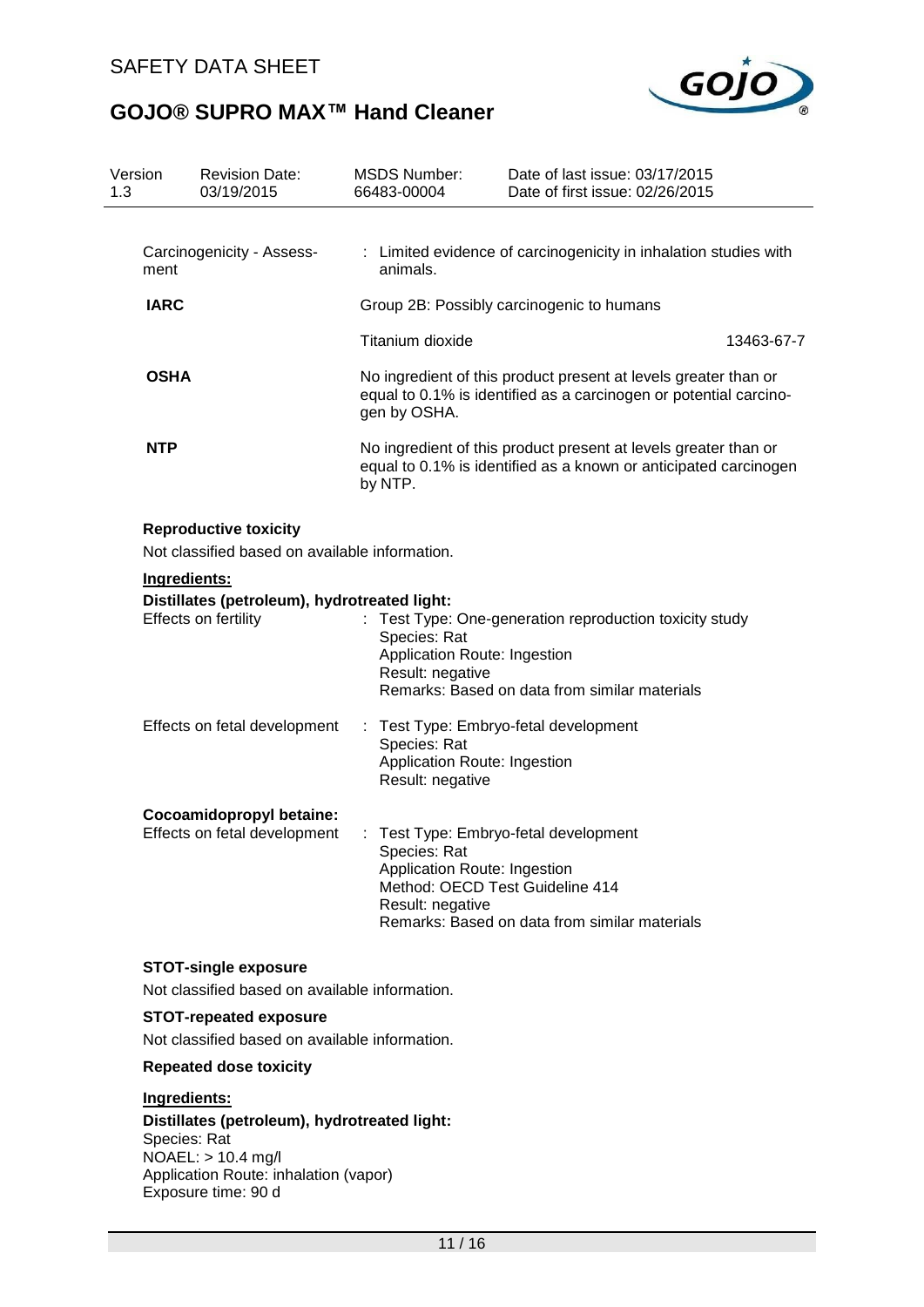

| Version | <b>Revision Date:</b> | MSDS Number: |
|---------|-----------------------|--------------|
| 1.3     | 03/19/2015            | 66483-00004  |

Date of last issue: 03/17/2015 Date of first issue: 02/26/2015

Remarks: Based on data from similar materials

#### **Cocoamidopropyl betaine:**

Species: Rat NOAEL: 250 mg/kg Application Route: Ingestion Exposure time: 90 d Method: OECD Test Guideline 408 Remarks: Based on data from similar materials

#### **Titanium dioxide:**

Species: Rat NOAEL: 24,000 mg/kg Application Route: Ingestion Exposure time: 28 d

Species: Rat NOAEL: 10 mg/m3 Application Route: inhalation (dust/mist/fume) Exposure time: 2 y Remarks: The substance is inextricably bound in the product and therefore does not contribute to a dust inhalation hazard.

#### **Aspiration toxicity**

Not classified based on available information.

#### **Product:**

No aspiration toxicity classification

#### **Ingredients:**

#### **Distillates (petroleum), hydrotreated light:**

The substance or mixture is known to cause human aspiration toxicity hazards or has to be regarded as if it causes a human aspiration toxicity hazard.

#### **SECTION 12. ECOLOGICAL INFORMATION**

#### **Ecotoxicity**

| Ingredients:                                           |                                                                                                                                                          |
|--------------------------------------------------------|----------------------------------------------------------------------------------------------------------------------------------------------------------|
| Distillates (petroleum), hydrotreated light:           |                                                                                                                                                          |
| Toxicity to fish                                       | : LL50 (Danio rerio (zebra fish)): $> 250$ mg/l<br>Exposure time: 96 h<br>Test substance: Water Accommodated Fraction<br>Method: OECD Test Guideline 203 |
| Toxicity to daphnia and other<br>aquatic invertebrates | $\therefore$ EL50 (Acartia tonsa): > 3,193 mg/l<br>Exposure time: 48 h<br>Test substance: Water Accommodated Fraction                                    |
| Toxicity to algae                                      | : EL50 (Skeletonema costatum (marine diatom)): $>$ 3,200 mg/l<br>Exposure time: 72 h<br>Test substance: Water Accommodated Fraction                      |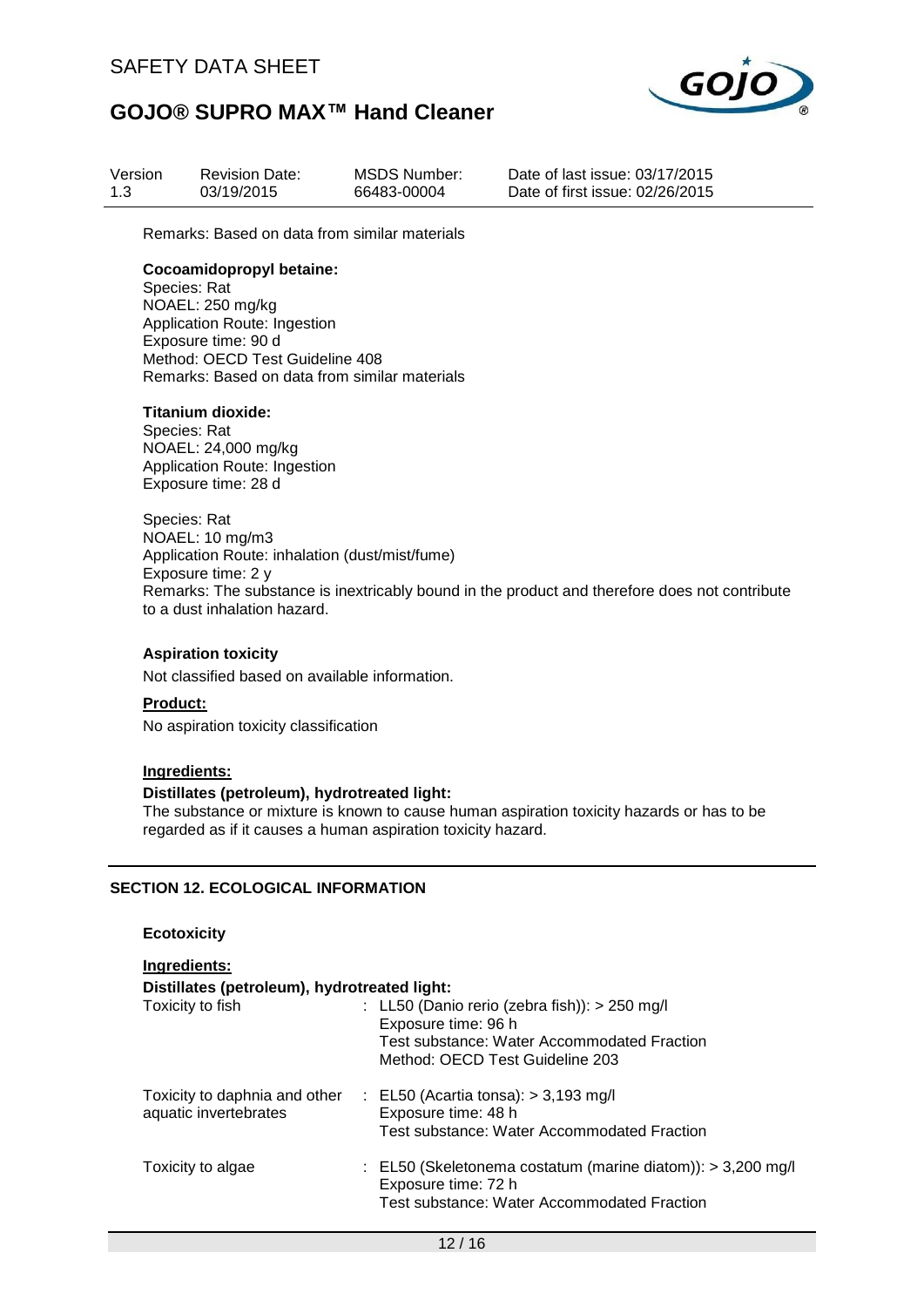

| Version<br>1.3    | <b>Revision Date:</b><br>03/19/2015                                          |    | <b>MSDS Number:</b><br>66483-00004                                              | Date of last issue: 03/17/2015<br>Date of first issue: 02/26/2015                                             |
|-------------------|------------------------------------------------------------------------------|----|---------------------------------------------------------------------------------|---------------------------------------------------------------------------------------------------------------|
|                   |                                                                              |    | Exposure time: 72 h                                                             | NOELR (Skeletonema costatum (marine diatom)): 993 mg/l<br><b>Test substance: Water Accommodated Fraction</b>  |
|                   | Toxicity to daphnia and other<br>aquatic invertebrates<br>(Chronic toxicity) |    | Exposure time: 8 d                                                              | : NOELR (Ceriodaphnia dubia (water flea)): > 70 mg/l<br>Test substance: Water Accommodated Fraction           |
|                   | Toxicity to bacteria                                                         |    | : EC50: $> 100$ mg/l<br>Exposure time: 3 h                                      |                                                                                                               |
| Toxicity to fish  | Cocoamidopropyl betaine:                                                     |    | : LC50: > 1 - 10 mg/l<br>Exposure time: 96 h<br>Method: ISO 7346/2              | Remarks: Based on data from similar materials                                                                 |
|                   | Toxicity to bacteria                                                         |    | : EC50: $> 100$ mg/l<br>Method: OECD Test Guideline 209                         | Remarks: Based on data from similar materials                                                                 |
| Toxicity to fish  | <b>Titanium dioxide:</b>                                                     |    | Exposure time: 96 h<br>Method: OECD Test Guideline 203                          | : LC50 (Oncorhynchus mykiss (rainbow trout)): > 100 mg/l                                                      |
|                   | Toxicity to daphnia and other<br>aquatic invertebrates                       |    | Exposure time: 48 h                                                             | $\therefore$ EC50 (Daphnia magna (Water flea)): > 100 mg/l                                                    |
| Toxicity to algae |                                                                              |    | Exposure time: 72 h                                                             | : EC50 (Skeletonema costatum (marine diatom)): > 10,000 mg/l                                                  |
|                   | Toxicity to bacteria                                                         |    | : EC50: $> 1,000$ mg/l<br>Exposure time: 3 h<br>Method: OECD Test Guideline 209 |                                                                                                               |
| Toxicity to fish  | 5-Chloro-2-methyl-4-isothiazolin-3-one:                                      |    | Exposure time: 96 h                                                             | : LC50 (Oncorhynchus mykiss (rainbow trout)): 0.19 mg/l<br>Remarks: Based on data from similar materials      |
|                   | Toxicity to daphnia and other<br>aquatic invertebrates                       |    | Exposure time: 48 h                                                             | : EC50 (Daphnia magna (Water flea)): 0.16 mg/l<br>Remarks: Based on data from similar materials               |
| Toxicity to algae |                                                                              |    | Exposure time: 72 h                                                             | : EC50 (Selenastrum capricornutum (green algae)): 0.027 mg/l<br>Remarks: Based on data from similar materials |
| icity)            | M-Factor (Acute aquatic tox-                                                 | ÷. | 10                                                                              |                                                                                                               |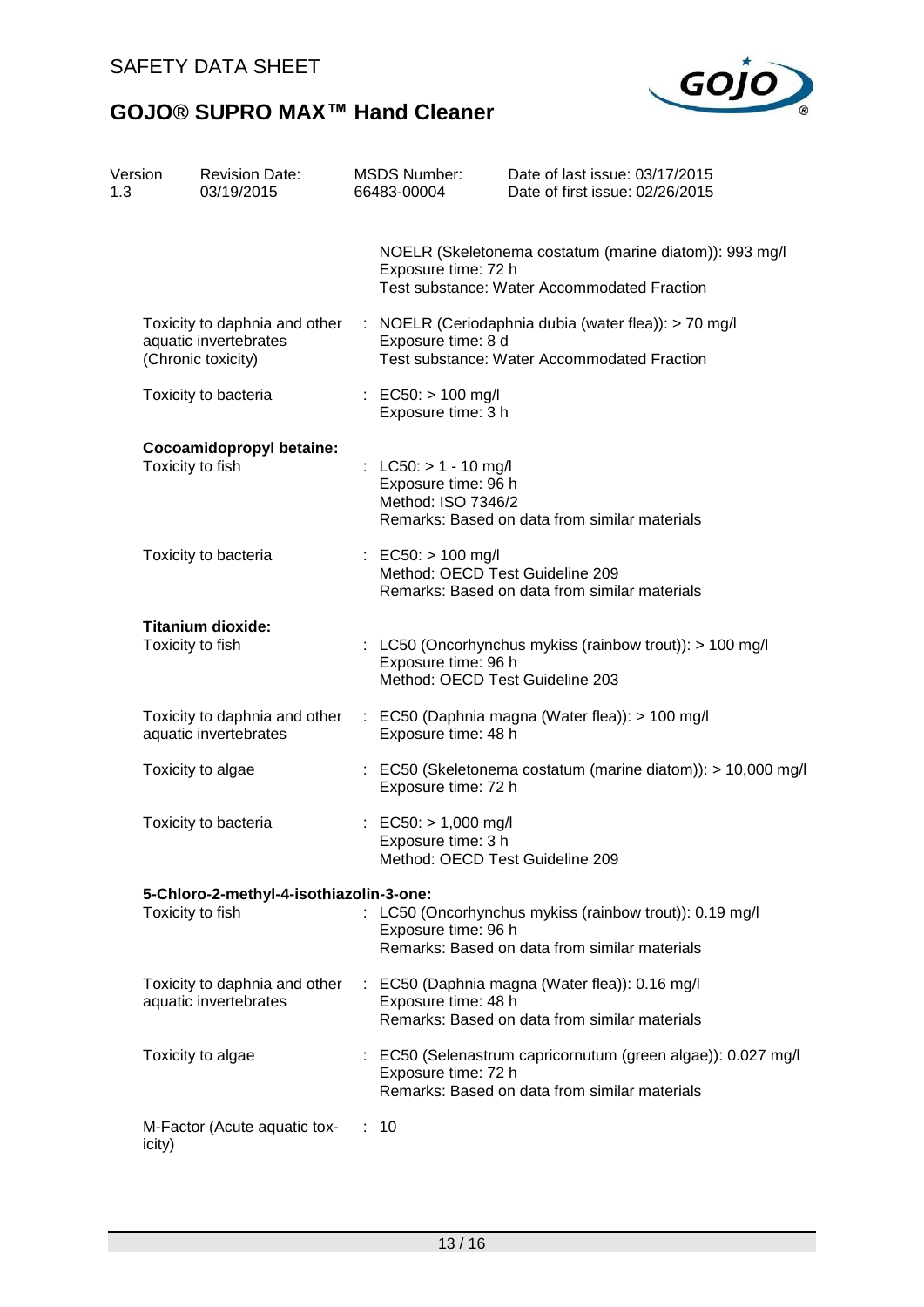

| Version<br>1.3 | <b>Revision Date:</b><br>03/19/2015                    | <b>MSDS Number:</b><br>66483-00004            | Date of last issue: 03/17/2015<br>Date of first issue: 02/26/2015 |  |  |  |
|----------------|--------------------------------------------------------|-----------------------------------------------|-------------------------------------------------------------------|--|--|--|
|                | <b>Persistence and degradability</b>                   |                                               |                                                                   |  |  |  |
|                | Ingredients:                                           |                                               |                                                                   |  |  |  |
|                | Distillates (petroleum), hydrotreated light:           |                                               |                                                                   |  |  |  |
|                | Biodegradability                                       | : Result: Readily biodegradable.              |                                                                   |  |  |  |
|                |                                                        | Biodegradation: 82 %                          |                                                                   |  |  |  |
|                |                                                        | Exposure time: 24 d                           | Method: OECD Test Guideline 301F                                  |  |  |  |
|                | Alcohols, C10-16, ethoxylated, sulfates, sodium salts: |                                               |                                                                   |  |  |  |
|                | Biodegradability                                       | : Result: Readily biodegradable.              |                                                                   |  |  |  |
|                | Cocoamidopropyl betaine:                               |                                               |                                                                   |  |  |  |
|                | Biodegradability                                       | : Result: Readily biodegradable.              |                                                                   |  |  |  |
|                |                                                        | Biodegradation: > 60 %<br>Exposure time: 28 d |                                                                   |  |  |  |
|                |                                                        |                                               | Method: OECD Test Guideline 301                                   |  |  |  |
|                |                                                        |                                               | Remarks: Based on data from similar materials                     |  |  |  |
|                | 5-Chloro-2-methyl-4-isothiazolin-3-one:                |                                               |                                                                   |  |  |  |
|                | Biodegradability                                       | : Result: Not readily biodegradable.          |                                                                   |  |  |  |
|                | <b>Bioaccumulative potential</b>                       |                                               |                                                                   |  |  |  |
|                | Ingredients:                                           |                                               |                                                                   |  |  |  |
|                | 5-Chloro-2-methyl-4-isothiazolin-3-one:                |                                               |                                                                   |  |  |  |
|                | Partition coefficient: n-                              | : log Pow: 0.401                              |                                                                   |  |  |  |
|                | octanol/water                                          |                                               |                                                                   |  |  |  |
|                | <b>Mobility in soil</b>                                |                                               |                                                                   |  |  |  |
|                | No data available                                      |                                               |                                                                   |  |  |  |
|                | Other adverse effects                                  |                                               |                                                                   |  |  |  |
|                | No data available                                      |                                               |                                                                   |  |  |  |
|                | <b>SECTION 13. DISPOSAL CONSIDERATIONS</b>             |                                               |                                                                   |  |  |  |
|                |                                                        |                                               |                                                                   |  |  |  |
|                | <b>Disposal methods</b>                                |                                               |                                                                   |  |  |  |
|                | Waste from residues                                    |                                               | Dispose of in accordance with local regulations.                  |  |  |  |
|                | Contaminated packaging                                 | Dispose of as unused product.                 |                                                                   |  |  |  |
|                |                                                        |                                               | Empty containers should be taken to an approved waste             |  |  |  |
|                |                                                        |                                               | handling site for recycling or disposal.                          |  |  |  |

#### **SECTION 14. TRANSPORT INFORMATION**

#### **International Regulation**

**UNRTDG** Not regulated as a dangerous good **IATA-DGR**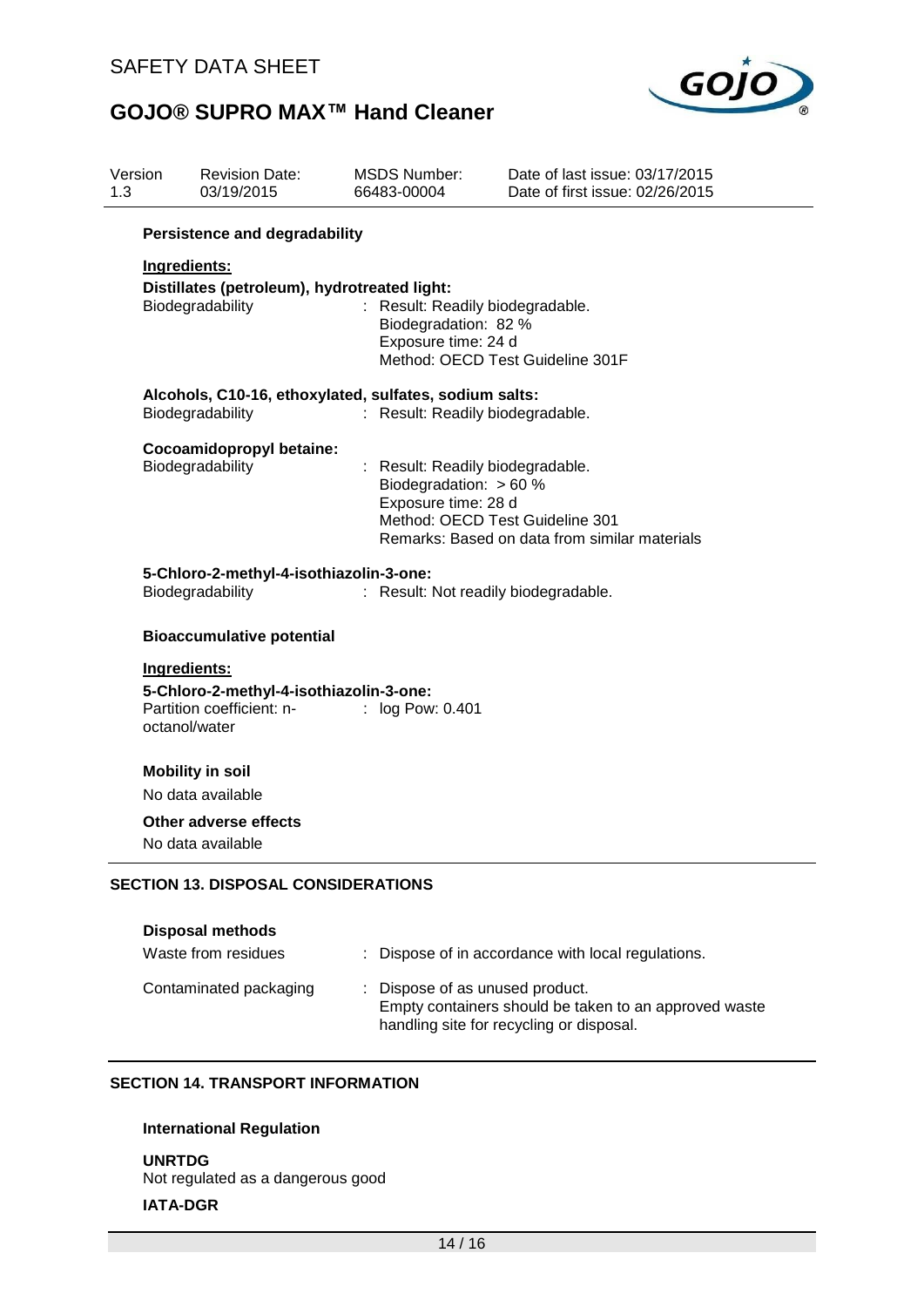

| Version<br>1.3                                                           | <b>Revision Date:</b><br>03/19/2015                                                                                                                                                                        | <b>MSDS Number:</b><br>66483-00004 | Date of last issue: 03/17/2015<br>Date of first issue: 02/26/2015                                            |                          |
|--------------------------------------------------------------------------|------------------------------------------------------------------------------------------------------------------------------------------------------------------------------------------------------------|------------------------------------|--------------------------------------------------------------------------------------------------------------|--------------------------|
|                                                                          | Not regulated as a dangerous good                                                                                                                                                                          |                                    |                                                                                                              |                          |
|                                                                          | <b>IMDG-Code</b><br>Not regulated as a dangerous good                                                                                                                                                      |                                    |                                                                                                              |                          |
|                                                                          | Transport in bulk according to Annex II of MARPOL 73/78 and the IBC Code<br>Not applicable for product as supplied.                                                                                        |                                    |                                                                                                              |                          |
|                                                                          | <b>Domestic regulation</b>                                                                                                                                                                                 |                                    |                                                                                                              |                          |
|                                                                          | 49 CFR<br>Not regulated as a dangerous good                                                                                                                                                                |                                    |                                                                                                              |                          |
|                                                                          | <b>SECTION 15. REGULATORY INFORMATION</b>                                                                                                                                                                  |                                    |                                                                                                              |                          |
|                                                                          |                                                                                                                                                                                                            |                                    |                                                                                                              |                          |
|                                                                          | <b>EPCRA - Emergency Planning and Community Right-to-Know</b>                                                                                                                                              |                                    |                                                                                                              |                          |
| <b>CERCLA Reportable Quantity</b>                                        |                                                                                                                                                                                                            |                                    |                                                                                                              |                          |
| This material does not contain any components with a CERCLA RQ.          |                                                                                                                                                                                                            |                                    |                                                                                                              |                          |
| <b>SARA 304 Extremely Hazardous Substances Reportable Quantity</b>       |                                                                                                                                                                                                            |                                    |                                                                                                              |                          |
| This material does not contain any components with a section 304 EHS RQ. |                                                                                                                                                                                                            |                                    |                                                                                                              |                          |
|                                                                          | SARA 311/312 Hazards                                                                                                                                                                                       | : Acute Health Hazard              |                                                                                                              |                          |
|                                                                          | <b>SARA 302</b>                                                                                                                                                                                            |                                    | : No chemicals in this material are subject to the reporting<br>requirements of SARA Title III, Section 302. |                          |
|                                                                          | <b>SARA 313</b><br>This material does not contain any chemical components with<br>known CAS numbers that exceed the threshold (De Minimis)<br>reporting levels established by SARA Title III, Section 313. |                                    |                                                                                                              |                          |
|                                                                          | Pennsylvania Right To Know                                                                                                                                                                                 |                                    |                                                                                                              |                          |
|                                                                          | Water                                                                                                                                                                                                      |                                    | 7732-18-5                                                                                                    | $30 - 50%$               |
|                                                                          | Distillates (petroleum), hydrotreated light<br>Walnut seed extract                                                                                                                                         |                                    | 64742-47-8<br>84012-43-1                                                                                     | 10 - 20 %<br>$5 - 10 \%$ |

|                                 | Distillates (petroleum), hydrotreated light              | 64742-47-8 | $10 - 20 \%$ |
|---------------------------------|----------------------------------------------------------|------------|--------------|
|                                 | Walnut seed extract                                      | 84012-43-1 | $5 - 10%$    |
|                                 | Alcohols, C10-16, ethoxylated, sulfates,<br>sodium salts | 68585-34-2 | $5 - 10 \%$  |
|                                 | Castor oil, sulfated                                     | 8002-33-3  | $5 - 10 \%$  |
|                                 | Titanium dioxide                                         | 13463-67-7 | $1 - 5 \%$   |
|                                 | 2-Phenoxyethanol                                         | 122-99-6   | $0.1 - 1\%$  |
| <b>New Jersey Right To Know</b> |                                                          |            |              |
|                                 | Water                                                    | 7732-18-5  | $30 - 50%$   |
|                                 | Distillates (petroleum), hydrotreated light              | 64742-47-8 | $10 - 20%$   |
|                                 | Walnut seed extract                                      | 84012-43-1 | $5 - 10 \%$  |
|                                 | Alcohols, C10-16, ethoxylated, sulfates,<br>sodium salts | 68585-34-2 | $5 - 10 \%$  |
|                                 | Castor oil, sulfated                                     | 8002-33-3  | $5 - 10 \%$  |
|                                 | Titanium dioxide                                         | 13463-67-7 | $1 - 5 \%$   |

**California Prop 65** This product does not contain any chemicals known to the State of California to cause cancer, birth, or any other reproductive defects.